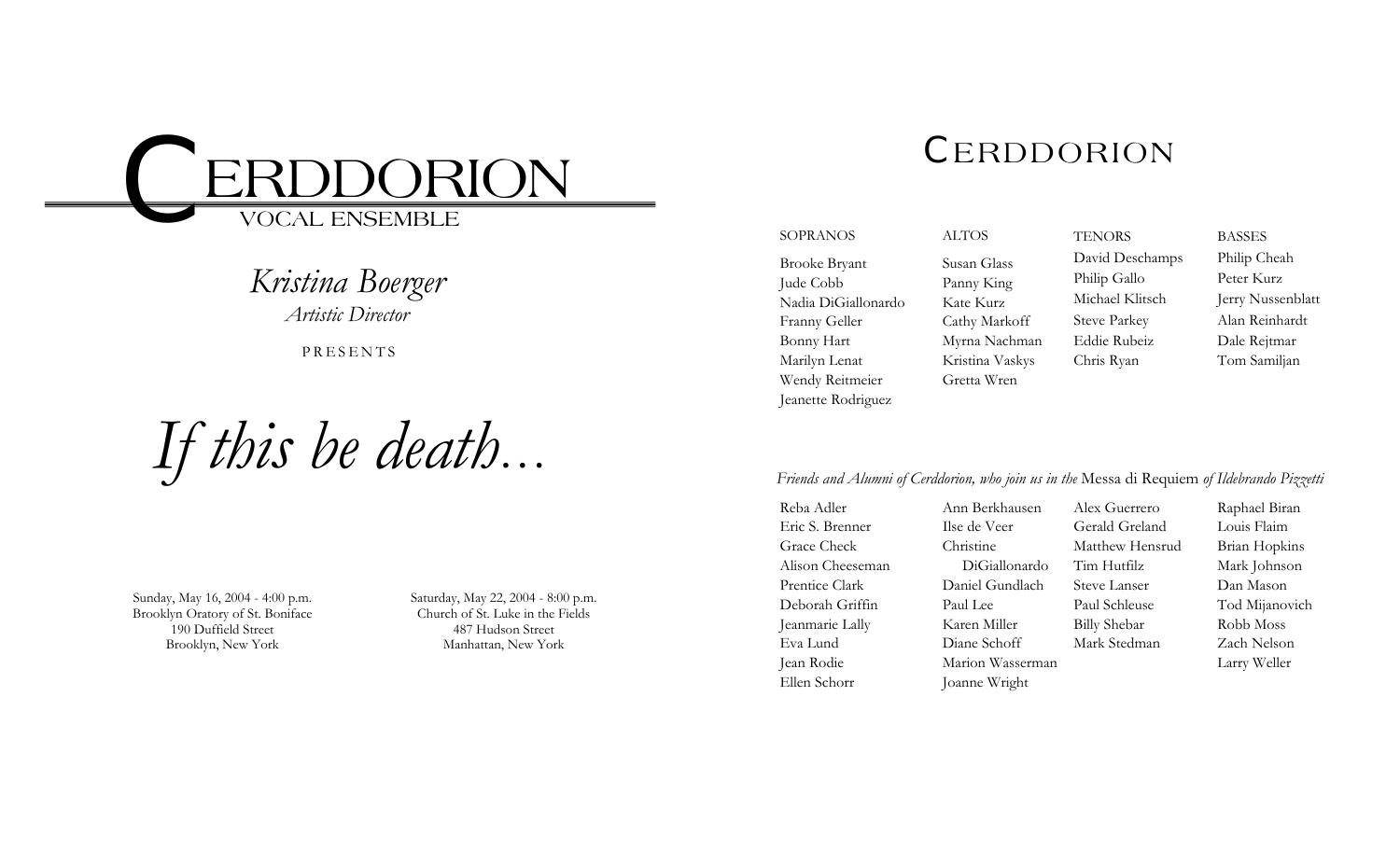## *About Next Season*

Join us next year (2004–2005) for Cerddorion's landmark, tenth season. Each concert will present favorite repertoire from past programs as well the premiere of a commission in celebration of our anniversary. Our final concert of the year will be given in Merkin Concert Hall and will feature all three of the commissions, pieces by Lisa Bielawa, Elliot Z. Levine, and David Lang.

## 2004-2005 PERFORMANCE DATES

Sunday, November 14, 2003 Brooklyn Saturday, November 20, 2003 Manhattan Sunday, February 27, 2004 Brooklyn Sunday, May 8, 2004 Brooklyn

Sunday, May 15, 2004 Manhattan (Merkin Hall)

# *Support Cerddorion*

Ticket sales cover only a small portion of our ongoing musical and administrative expenses. If you would like to make a tax-deductible contribution, please send a check (payable to Cerddorion NYC, Inc.) to:

> Cerddorion NYC, Inc. Post Office Box 946, Village Station New York, NY 10014-0946

## *Donors*

Our concerts would not be possible without a great deal of financial assistance. Cerddorion would like to thank the following, who, in addition to many of our members, have generously provided financial support for our activities.

## **Patrons**

Anonymous, in Memory of Leeds Mitchell, Jr. New York Times Company Foundation

**Benefactors** The McGraw-Hill Companies

#### **Supporters**

Gail & Milton Cooper Jeffrey & Charlotte Fischman Time Warner Foundation

### **Friends**

Barbara Berg & Arnold Schlanger Saletta Boni Jane & John Brickman Pamela & Michael Chepiga Beatrice Frank Robert & Eleanor Juceam Priscilla Kauff The Loews Corporation Jeff Neuman & Cynthia Wachtell Margaret Neville Jane R. Rejtmar

*Friends (continued)* 

Charles & Joan Rodriguez Bennett Singer Joseph Stern Catharine R. Stimpson Nancy Tooney Larry Weller

#### **Donors**

Emmé Eidenschenk Nancy Frieden Nina & Ron Gilson Sheila Mackie Jack & Muriel Polish Edith Shapiro Alec Stais Socrates & Evelyn Triantafillou Richard Webster Sarah White

#### **Contributors**

Gaye Gildea Adele Kurz Michael Miller Julian Schorr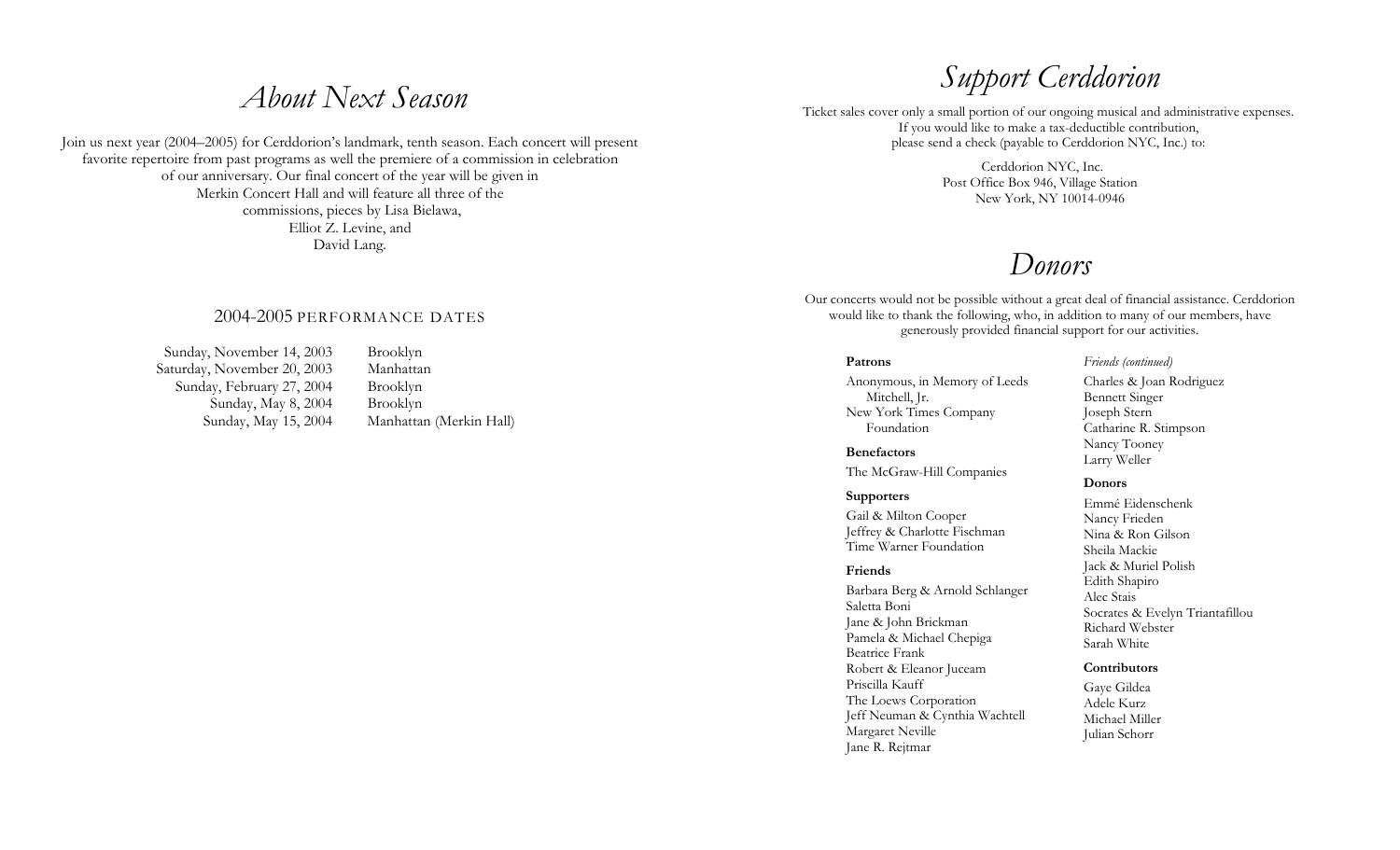## *Program*

| Please reserve your applause until the end of each set.                      |                                    |
|------------------------------------------------------------------------------|------------------------------------|
| Taedet animam meam<br>Motet from the second Lesson of<br>Matins for the Dead | Tomás Luis de Victoria (1548–1611) |
| Introitus                                                                    |                                    |
| from the Officium defunctorum à 6<br>Offertorium<br>Officium defunctorum     |                                    |
| Versa est in luctum                                                          |                                    |
| Funeral motet<br>Responsorium<br>Officium defunctorum                        |                                    |
| Death, How Bitter<br>from $A$ Curse, $A$ Lament, and $A$ Vision              | Daniel Pinkham (b. 1923)           |
| Death, Be not Proud<br>from Four Madrigals                                   | Jacob Druckman (1928–1996)         |
| Let Down the Bars, O Death                                                   | Samuel Barber (1910–1981)          |
| All Is Well                                                                  | J. T. White $(fl. mid-1800s)$      |
|                                                                              |                                    |

### *The following set is sung by CONSENSUS*

| We shall walk through the valley in peace | Adapted by William Appling                              |
|-------------------------------------------|---------------------------------------------------------|
| Linden Lea: A Dorset Song                 | R. Vaughan Williams (1872-1958)<br>arr. Julius Harrison |
| The Long Day Closes                       | Arthur Sullivan (1842–1900)                             |
| I Lift Up Mine Eyes to the Mountains      | Elliot Z. Levine $(b. 1948)$                            |
| Das Grab                                  | Franz Schubert (1797-1828)                              |

### INTERMISSION

*The following work is sung by Cerddorion together with alumni and friends of Cerddorion* 

Messa di Requiem Requiem Dies irae Sanctus Agnus Dei Libera me

Ildebrando Pizzetti (1880–1968)

## *Program Notes*

TONIGHT'S MUSIC TAKES ITS FORM from poets' musings on death, a subject that continually inspires the creativity of artists in all media. In an array of styles, we will express through song various fears, hopes, and certitudes held in the West about this universal experience.

This program took shape around one particular desire we had in Cerddorion, which was to sing Ildebrando Pizzetti's *Requiem*. This substantial work, composed in 1923, cannot be sung effectively by our usual forces. Not to be deterred by such an obstacle, we decided to offer participation in a performance of the *Requiem* to alumni and other friends of Cerddorion; if enough interested parties signed onto the project, we would go forward with it. As you will see when 65 singers take the stage, our welcome was heartily accepted. We are privileged to be joined tonight by friends from throughout New York's thriving culture of ensemble singers.

But first we begin with selections from the six-voice *Requiem Mass* of Tomás Luis de Victoria (1548–1611). Victoria, a Spanish priest from Avila, received his rudimentary musical education as a choirboy in service to the cathedral of his hometown. He received his classical education from the Jesuits, first in Avila and later—after his voice changed—in Rome. By the age of 35, Victoria had served several of Rome's seminaries, chapels, and religious confraternities as a teacher, organist, singer, composer, and visitor of the sick. His desire to return to Spain to lead a quiet life as a priest was granted by King Philip II, who appointed him chaplain to his sister, the Dowager Empress Maria, and *maestro* of the choir in the cloister of her residence, the convent of the Barefoot Sisters of Santa Clara in Madrid. As chaplain, Victoria was given his own quarters adjacent to the convent and a personal servant to attend him; his daily meals were brought to his room, and he was granted a month's holiday each year. His workload was reasonable, and the priests serving the chapel were required to be accomplished singers of plainchant and polyphony. As the chapel was a favorite place of worship for Madrid's elite, Victoria had a ready and fitting audience for his works. Thus comfortably settled, Victoria turned down offers from Seville and Zaragosa to serve as *maestro di capilla*, and even after the Empress's death in 1603 he remained at the cloister, serving in the post of organist. He died in 1611 and was buried at the convent.

Though many of Victoria's Spanish contemporaries were more prolific, Victoria is recognized as Spain's foremost Renaissance composer. With the unique benefit of his travel to Italy, he acquired proficiency in the stylistic techniques of the master Palestrina. Surprisingly, Victoria was far more successful than Palestrina in attaining publication of his works during his lifetime. Shortly after their printing, his Masses traveled widely, being sung in Graz, Urbino, Mexico City, and Bogotá. His entire output consists of Latin sacred works, the most admired of which include his motets for Holy Week and his *Officium defunctorum*, from which we sing tonight.

Victoria composed this Office for the Dead upon the death of the Dowager Empress Maria. For tonight's concert, we present three of this Mass's Propers—texts pertaining to a specific celebration that are sung in addition to or in replacement of the usual Mass prayers (Kyrie, Gloria, Credo, Sanctus, Agnus Dei). We will also sing two added motets, *Taedet animam meam* and *Versa est in luctum*, that Victoria included in the printing of the Mass and probably used during the Empress's funeral service. Together, these texts communicate an appalling dread of the judgment of the God of Israel. Ravenous beasts and fathomless pits await those who have not found the Lord's favor. Believers beg for mercy, reminding the Lord of His covenant with their ancestor Abraham, and praying that they and their departed loved ones will be found worthy of rescue and deliverance to an eternity of rest and heavenly light. One might expect a musical setting of such texts to include harsh dissonances and jagged rhythms. But in Victoria's time, these effects were largely reserved for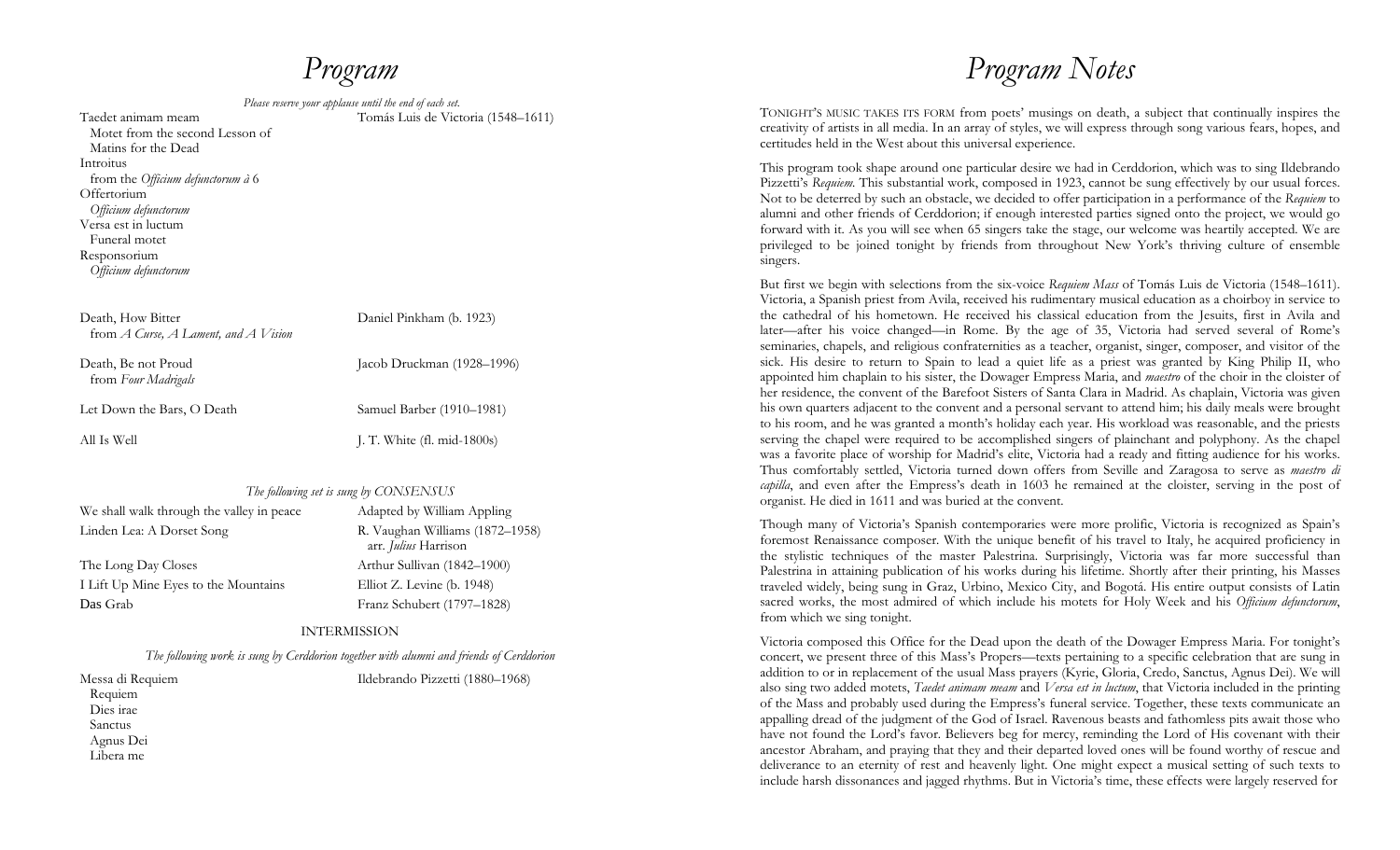## *Consensus*

THOSE WHO HAVE SEEN CONSENSUS, a close-harmony quartet formed in 2003, immediately recognize the irony in their name. Despite their differences in physical stature and emotional temperament, the gentlemen of Consensus are strongly unified in their approach to musical interpretation. Ranging in genre and time period from majestic Medieval masses to lively bop jazz tunes, from sumptuous Romantic part songs to tender pop ballads, the diverse repertoire of *a cappella* ensemble Consensus consistently combines shimmering harmony with rhythmic virtuosity. The group's near five-octave range provides them with the flexibility to produce the velvetty sound of close-voiced male harmony (TTBB) as well as the extended widevoiced sound of mixed-voice harmony (SATB).

## FROM THE MEMBERS OF CONSENSUS

SAVE THE DATE: June 17, 8:00 pm, location to be announced. If you enjoy our music as much we enjoy singing it, we encourage you to join us in the future. Please sign our mailing list for notification of new recordings and live performances, or take us home with you (on CD that is). Our mini-CD is available for purchase during intermission and following the concert.

## *Kristina Boerger*

KRISTINA BOERGER received her formative musical training from pianist Annie Sherter and holds the D.M.A. in Choral Conducting and Literature from the University of Illinois. Having served on the faculties of Lake Forest College and the Millikin University School of Music, she currently lectures in music history at Barnard College. She has been a guest conductor, adjudicator, and ensemble clinician in several U.S. cities, in Quebec City, and in Mar del Plata, Argentina.

As Founding Director of AMASONG: Champaign-Urbana's Premier Lesbian/ Feminist Chorus, a community ensemble of 60 voices, Dr. Boerger conducted and produced two award-winning compact discs, appeared in several national venues, and toured the Czech Republic. Her work with this group is the subject of the documentary film *The AMASONG Chorus: Singing Out*, which has been touring festivals in the U.S., Canada, Europe, and Australia, and which will be broadcast nationally on PBS on June 15th, 10:00 PM as the last installment of this season's Independent Lens series.

As a singer in a variety of styles, Dr. Boerger has appeared on stage with the Vox Vocal Ensemble, The King's Noyse, and Urban Bush Women, and on recording projects by Bobby McFerrin, Pan Morigan, and Early Music New York. She was recently featured as a soloist in a concert of premieres at Merkin Hall and heard in the recorded incidental music for Bartlett Sherr's production of *Pericles* at BAM. She is a regular member of the acclaimed early music ensemble Pomerium and of The Western Wind, a sextet renowned for its performing, recording, and educational activities.

This is Dr. Boerger's fourth season as Artistic Director of Cerddorion.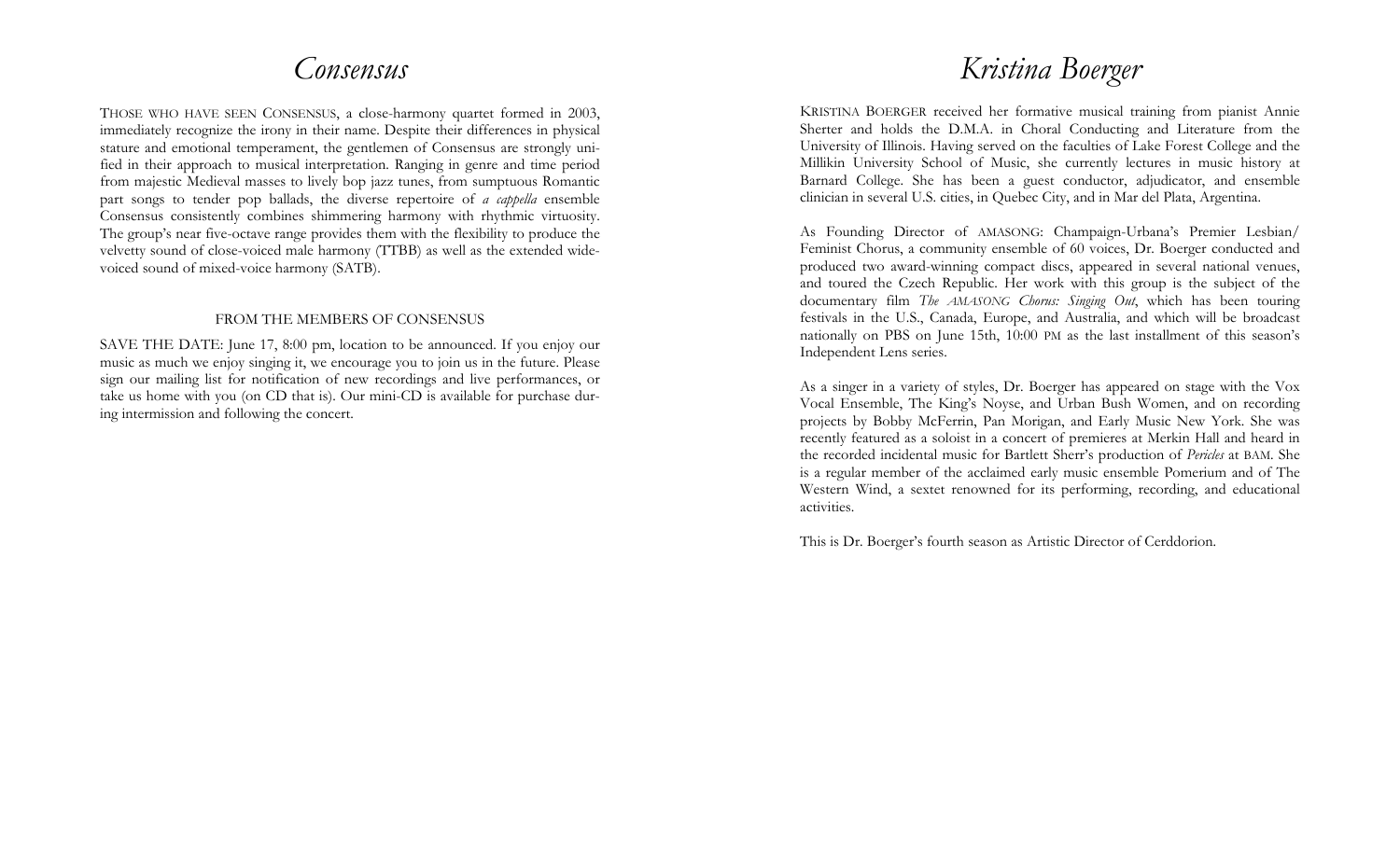secular composition. Indeed, the Italian madrigals of the late Renaissance used a musical language as jarring as the anguish and violence of their love texts—vividly enough, in fact, that the Catholic Church, attempting to recoup members lost to the incursions of the Reformation, forbade the use in sacred music of sounds so directly associated with worldly passions. To this, as well as to Victoria's reputed sunny disposition, is owed the rather chaste and heavenly sound of his Counter-Reformation polyphony, even on texts about calamity.

Notwithstanding the terrifying view of death promulgated by the Church in the *Libera me* and *Dies irae* prayers of the Mass for the dead, the Bible does offer other interpretations. We begin with one of these in a set of pieces whose texts encourage us to make peace with—even to joyfully anticipate—the inevitable.

All pieces in this set were created by musicians from the eastern United States, one of whom is still living. Daniel Pinkham was born in Massachusetts in 1923. Jacob Druckman (1928–1996) was born five years later in Connecticut. As promising composition students of a shared generation and region, they moved in some of the same circles; both studied with Aaron Copland and earned invitations to the Berkshire Music Center at Tanglewood. And both had reached compositional maturity by the late 1960s, when the experimental recording studio defined the new frontier for composers; there are works for performers and electronic tape in both men's catalogues dating from the years around 1970.

Pinkham's career found its locus in Boston, where he has taught at the Boston Conservatory, Harvard, the University of Boston, and the New England Conservatory. His early work as a student organist at Christ Church, Boston, informed a career-long interest in sacred texts, the revival of early music performance, and the compositional techniques and forms of the 16th and 17th centuries. His music is essentially tonal, incorporating new intervallic relationships and, sometimes, serial techniques. "Death, How Bitter" is organized around around the pitch "D." The dominant texture in this SATB setting uses parallel thirds between the top or the bottom pair of voices against parallel fifths in the other pair; because the fifths do not belong to any triad encompassing their coinciding thirds, the chords that result suggest the materials of tonality while sounding dissonant and unpredictable.

Druckman, upon acceptance to the Juilliard School, established himself in New York. After a year at Paris's Ecole Normale de Musique on a Fulbright Fellowship, he returned to teach at Juilliard and later served on the faculties of Bard College, Brooklyn College, and CUNY. He was also associated with the Columbia-Princeton Electronic Music Center. In 1976, he returned to his home state as chair of Yale's composition department and director of its electronic music studio. His experiments in the electronic studio resulted in a period of abstract expressionism, but he later repudiated this aesthetic in favor of what he termed the "New Romanticism." "Death, Be Not Proud" is organized by a recurrent motive, and its tonal language relies on octaves, on triads with added tones—sometimes in support of melodies in distant modes—and on passages of chromatic counterpoint.

Samuel Barber (1910–1981) was born in West Chester, Pennsylvania and educated at the Curtis Institute. He returned there briefly to teach but discovered that he had little taste for such employment. He did, however, enjoy a position on the faculty of the Berkshire Music Institute, where Daniel Pinkham was among his students. In 1943, Mary Curtis Bok (founder of the Curtis Institute), who had long been Barber's patron and promoter, assisted Barber and his life-partner Gian Carlo Menotti in purchasing "Capricorn," a house in Mount Kisco, New York. Here Barber spent his most productive years, and the house became a favorite site for gatherings of artists and intellectuals.

Barber's early travels and extended stays in Europe influenced his essentially European and Romantic compositional style. He was one of America's first significant composers, and his work remains among the most honored and frequently performed from this country. Still, his music lacks elements that would identify it specifically as national.

Barber was a singer of some accomplishment, enjoying a short career as a baritone for various radio broadcasts and earning critical acclaim for his recording of his own *Dover Beach*. His vocal music accounts for fully two-thirds of his output and demonstrates his familiarity with and affinity for the expressive capabilities of the voice. "Let Down the Bars, O Death" is an early example of the sensitive text settings that characterize his choral compositions.

Having sung poems that remind us not to fear death, that unmask Death as less powerful and more pleasant than It would have us believe, and in which we ask a tender Death to accept us when we are too exhausted to do otherwise, we conclude this set by welcoming death in a rousing hymn of wonder, joy, and excitement. "All is Well" is found in the collection of Shape-note hymns called *The Sacred Harp*. This early-American genre was developed by White Baptists in the southeastern states. Also called "FaSoLa" singing, this style was printed using a system of note-heads of various shapes that facilitated sightsinging by indicating scale function. The authentic approach to performing Shape-note hymns is to sit in a square, with one voice part to a side, and to sing as loudly and continuously as possible in a very bright, nasal timbre. Today, there are shape-note sings held regularly in several regions of the United States, open to anyone with a voice for singing and a dish of food to pass. The adaptation we sing tonight was inspired by a version created for Cerddorion by the group's founder, Susanne Peck.

Ildebrando Pizzetti (1880–1968) was born in Parma and entered the conservatory there at age fifteen, earning his composition diploma in 1901. The director of the conservatory, Giovanni Tebaldini, one of the pioneers of Italian musicology, took Pizzetti under his wing, exposing him to choral and instrumental works of 15th- and 16th-century Italy. Pizzetti himself went on to contribute to Italian musicology, most notably by making transcriptions into modern notation of five-voice madrigals by Carlo Gesualdo. Pizzetti was also a conductor, but he made his most steady living teaching harmony and counterpoint in conservatories in Parma, Florence, and Milan, and finally at Rome's Accademia di Santa Cecilia. As a composer, he dedicated himself chiefly to opera, in which his success often depended on his dramatic use of chorus. Indeed, of all his works in vocal and instrumental genres, his choral output stands next to his operas in importance.

Pizzetti's compositional language is highly conservative. A vehement opponent of the avant-garde, he rejected Schönberg and even Stravinsky and joined Respighi and others in signing a notorious manifesto urging a return to tradition. He was an avid student of Gregorian chant and of the compositional techniques of the Renaissance polyphonists, which influences appear throughout his choral work infused with Romantic harmonies.

The *Messa di Requiem*, an *a cappella* work in five movements, was commissioned by the Accademia Filarmonica Romana and completed in 1923 after two months' work. Its texts adhere in order and content to the Latin Rite. The Introit (*Requiem aeternam dona eis, Domine*) opens with a modal melody in the bass section that is reminiscent of Gregorian chant. With the words *et lux perpetua*, the other voice parts enter in successive layers of snaking, imitative melodies that unmistakably emulate the antique style. This movement concludes with a *fugato* treatment of the Kyrie from the Mass Ordinary.

In the second movement, Pizzetti sets the complete *Dies irae* sequence, the longest Proper in the Mass for the dead. Composers before him had established a strong tradition of dividing this text into several movements and pulling out all their "special effects" to illustrate the many aspects of Divine Wrath on the Day of Judgment. One recalls Mozart's *Confutatis,* where the licking flames (*flammis acribus*) of hell depicted in the strings give way suddenly (at *voca me*) to floating treble voices, representing the blessed who have been called to heaven. Berlioz's *Tuba mirum* must have required every brass and percussion player in France, and any soprano standing near the bass drum in Verdi's *Dies Irae* runs the risk of a shattered eardrum. Pizzetti opens somberly by placing the Medieval chant melody in the basses and altos; his sole sensational effect consists of tremulous melismas on the word *Oh!* in the tenor and soprano voices, who sing this as a countermelody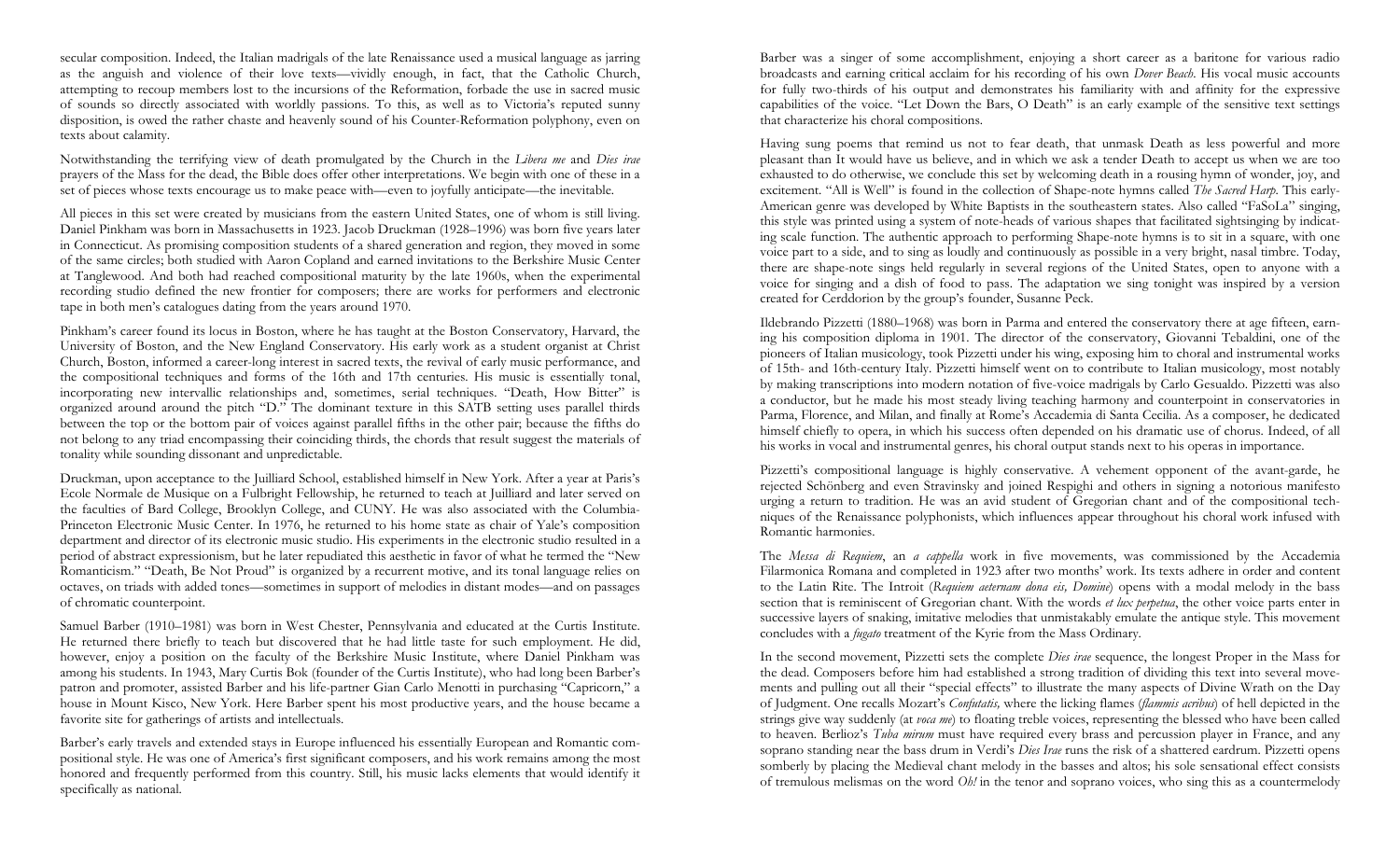## *Cerddorion*

CERDDORION IS A MIXED chamber choir dedicated to outstanding performances of the best choral music. Now in its ninth season, it has become one of the most admired ensembles in the thriving New York choral music scene. As befits its name (*cerddorion* is Welsh for "musicians"), the ensemble aspires to musicianship in its fullest sense, using the human voice to explore and fulfill the expressive potential of the art. Audiences have come to know Cerddorion for its interpretive depth as well as its technical excellence, in repertoire that spans the chamber choral literature, from Medieval polyphony to new compositions. Past programs have focused on Josquin; Monteverdi; early American hymns and spirituals; double-choir works by Bach and Schütz; Brahms, Schubert, and Rheinberger; Delius, Elgar, and other post-Romantics; Hindemith and his contemporaries; and living composers including Robert Dennis, Tom Shake, and Giles Swayne.

Since its founding in 1995 by Susanne Peck, Cerddorion has attracted significant recognition and numerous invitations to collaborate with other prestigious artists. In 1998 and 1999, the group served as the resident teaching ensemble for the Dennis Keene Choral Festival in Kent, Connecticut. Cerddorion performed Bach's *Cantata 140* and Purcell's *Dido and Aeneas* with the acclaimed early music ensemble Concert Royal. In 2001, Cerddorion lent its "ethereal sounds" (*Dance Insider*, 10/10/01) to *The War Council*, part of a site-inspired work produced by Dancing in the Streets in Brooklyn, in collaboration with the Christopher Caines Dance Company, the first of several projects with the choreographer.

#### 2003–2004 BOARD OF DIRECTORSChairman Peter Cobb President Cathy Markoff Vice President Wendy Reitmeier Secretary Eddie Rubeiz Treasurer Peter Cobb Membership **Directors** Dale Rejtmar Christopher Caines Panny King Steve Parkey Ellen Schorr

Lacrimosa dies illa, qua resurget ex favilla judicandus homo reus: huic ergo parce Deus.

Pie Jesu Domine, dona eis requiem. Amen.

Sanctus, sanctus, sanctus Dominus Deus Sabaoth. Pleni sunt coeli et terra gloria tua. Hosanna in excelsis. Benedictus qui venit in nomine Domini. Hosanna in excelsis.

Agnus Dei qui tollis peccata mundi, dona eis Requiem sempiternam.

Libera me, Domine, de morte aeterna, in die illa tremenda: Quando coeli movendi sunt et terra: Dum veneris iudicare saeculum per ignem. tremens factus sum ego, et timeo, dum discussio venerit, atque ventura ira. Quando coeli movendi sunt et terra. Dies illa, dies irae, calamitatis et miseriae, dies magna et amara valde. Dum veneris ... Requiem aeternam ... Libera me ... Quando coeli ... Dum veneris iudicare saeculum per ignem. That sorrowful day, on which will arise from the burning coals Man accused to be judged: therefore, O God, do Thou spare him.

Faithful Lord Jesus, grant them rest. Amen.

**SANCTUS** 

Holy, holy, holy is the Lord God of Hosts. Heaven and earth are full of Thy glory. Hosanna in the highest. Blessed is the one who comes in the name of the Lord. Hosanna in the highest.

AGNUS DEI

Lamb of God who taketh away the sins of the world, grant them eternal rest.

### LIBERA ME

Deliver me, O Lord, from eternal death in that awful day: When the heavens and the earth shall be shaken: When Thou shalt come to judge the world by fire. Trembling overtakes me, and I am afraid because of the judgment and the wrath to come. When the heavens and the earth shall be shaken. O that day, that day of wrath, of sore distress and of all wretchedness, that great and exceeding bitter day. When Thou shalt come ... Eternal rest ... Deliver me ... When the heavens ... When Thou shalt come to judge the world by fire.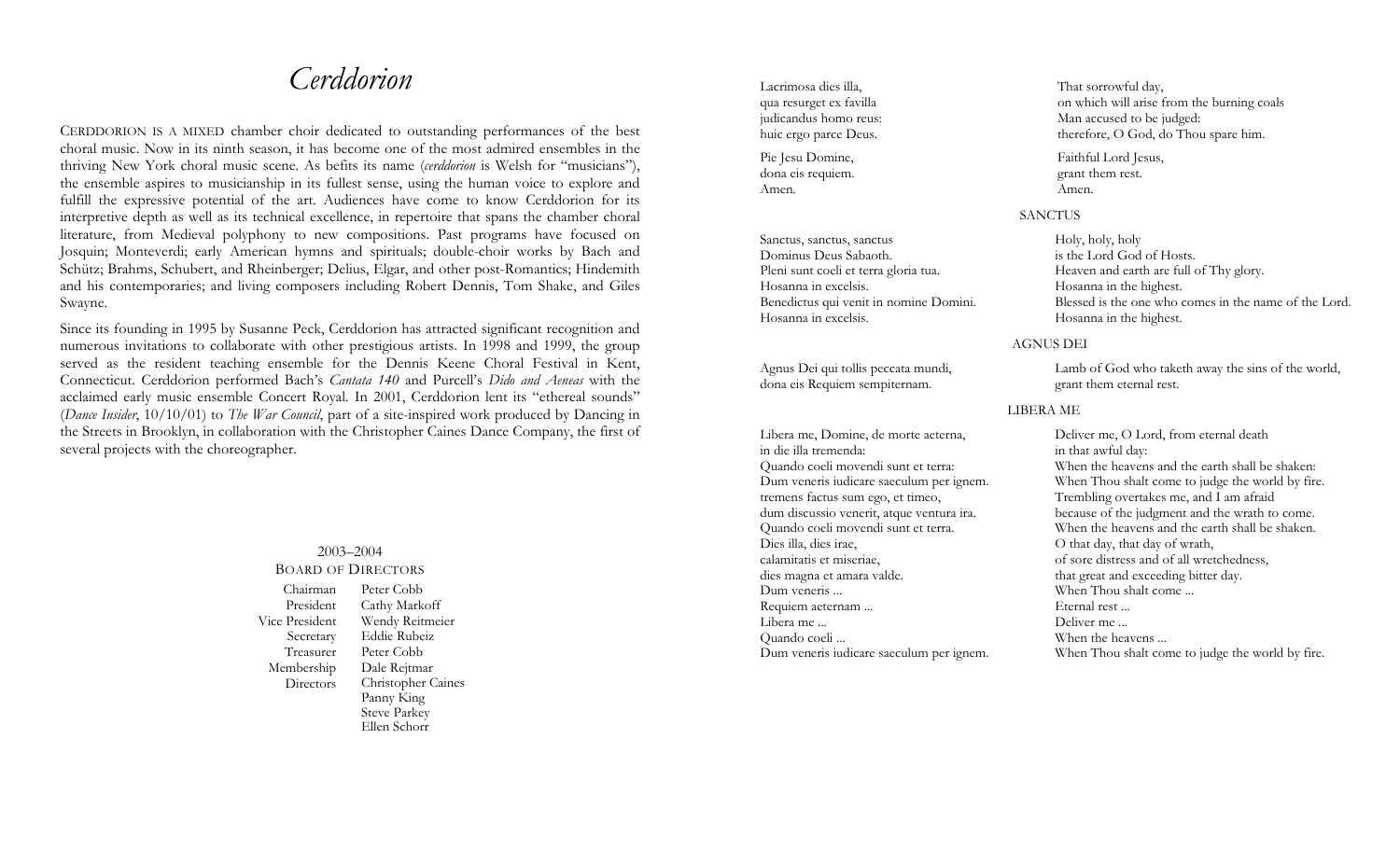to the paraphrased chant. As the lengthy text unfolds, the texture thickens and new contrapuntal materials are introduced. But the chant *cantus firmus* and the *Oh!* melismas continually recur to unify the movement until the final section, the *Pie Jesu*, where tall and lush major triads close the prayer in placid relief.

The *Sanctus* of the Mass Ordinary represents the voices of the Heavenly Host singing praises to God. For this text, Pizzetti builds a towering polychoral structure: one choir of treble voices and two choirs of tenors and basses sustain and arpeggiate stacks of triads. Counterpoint returns briefly at the *Pleni sunt coeli* and the *Benedictus*.

In a Requiem Mass, the petitions of the *Agnus Dei*—the last of the Ordinary prayers—are changed from *miserere nobis* ("have mercy on us" and *dona nobis pacem* ("grant us peace") to *dona eis requiem* ("give them rest"). Pizzetti delivers his first two supplications in an imitative, contrapuntal texture. The final supplication concludes with a chant-like melody in the sopranos that floats over triads in the other voices. Pizzetti's instructions for his *Agnus Dei* are to perform it with only half of the choir at most. But because our performance tonight is as much about celebrating our community of singers as it is about honoring great works of art, we will respectfully disobey the composer's markings and permit the entire choir to perform this movement.

The concluding Proper of the funeral rite is the *Libera me*, which, in praying for deliverance from the wrath of Divine Judgment, refers to the terrible scene of the *Dies irae*. Many popular *Requiem* settings conclude in optimism or comfort with a reprise of the *Requiem aeternam*, with a *Lux aeterna*, or with an *In paradisum*. Verdi, at the least, closes by repeating the first two words of the prayer, "Deliver me." But Pizzetti, whose only innovation with the *Requiem* text was to add the word *Oh!* to the *Dies irae*, presents the *Libera me* straightforwardly; thus, his work concludes by saying: "when Thou shalt come to judge the world by fire." Because he believed strongly—as did the ancients he revered—that the music must serve the text, the final sounds of his Requiem are no more comforting than its poetry: a threatening crescendo in minor harmony drives into the final word, which resolves abruptly in stark octaves and fifths.

Pizzetti was not persuaded by Christian doctrine, and this may be one reason—in addition to his conservatism—that he declined to give this work a Hollywood ending. Because he had never been convinced of any pre-ordained purpose for this life nor believed with confidence in anything that might follow it, he stated that he would not have chosen to compose a Requiem had he not been commissioned to do so. Still, as his catalogue shows, he returned again and again to sacred texts for his choral writing. Resigned as he was to unbelief, and yet yearning to believe, he attributed this purpose to his sacred works: "To sing all together high and solemn words: not only to be consoled by them, but also, if possible, to give a little consolation to others." Though this Requiem will not mean the same thing to any two of the 65 musicians onstage tonight, Pizzetti's gift has been the occasion for us to gather from many corners of this metropolis to create beauty together as a community of friends—consolation indeed, in today's world.

Thank you for joining us.

—Kristina Boerger

(Thanks to my colleague Haejong Lee for sharing with us his research into the life and works of Ildebrando Pizzetti.)

## *Texts and Translations*

## TAEDET ANIMAM MEAM Second Lesson from the Matins for the Dead *Job 10:1* –*7*

Taedet animam meam vitae meae, dimittam adversum me eloquium meum, loquar in amaritudine animae meae. Dicam Deo: Noli me condemnare: indica mihi, cur me ita iudices. Numquid bonum tibi videtur, si calumnieris, et opprimas me, opus manuum tuarum, et consilium impiorum adiuves? Numquid oculi carnei tibi sunt; aut sicut videt homo, et tu vides? Numquid sicut dies hominis dies tui, et anni tui sicut humana sunt tempora, ut quearas iniquitatem meam, et peccatum meam scruteris? Et scias, quia nihil impium fecerim, cum sit nemo, qui de manu tua posit eruere.

Requiem aeternam dona eis Domine: Et lux perpetua luceat eis. Te decet hymnus Deus in Sion, et tibi reddetur votum in Ierusalem: Exaudi orationem meam, ad te omnis caro veniet.

My soul is weary of my life, I will loose my speech against myself, I will speak in the bitterness of my soul. I will say to God: Do not condemn me: Tell me why Thou judgest me so. Doth it seem good to Thee, that Thou shouldst calumniate me, and oppress me, the work of Thine own hands, and help the counsel of the wicked? Hast Thou eyes of flesh; or, shalt Thou see as man seeth? Are Thy days as the days of man, and are Thy years as the times of men, that Thou shouldst inquire after my iniquity, and search after my sin? And shouldst know that I have done no wicked thing, whereas there is no man that can deliver out of Thy hand.

### INTROITUS

Eternal rest give unto them, O Lord: and let perpetual light shine upon them. A hymn, O God, becometh Thee in Zion And a vow shall be paid to Thee in Jerusalem. Hear my prayer, all flesh shall come to Thee.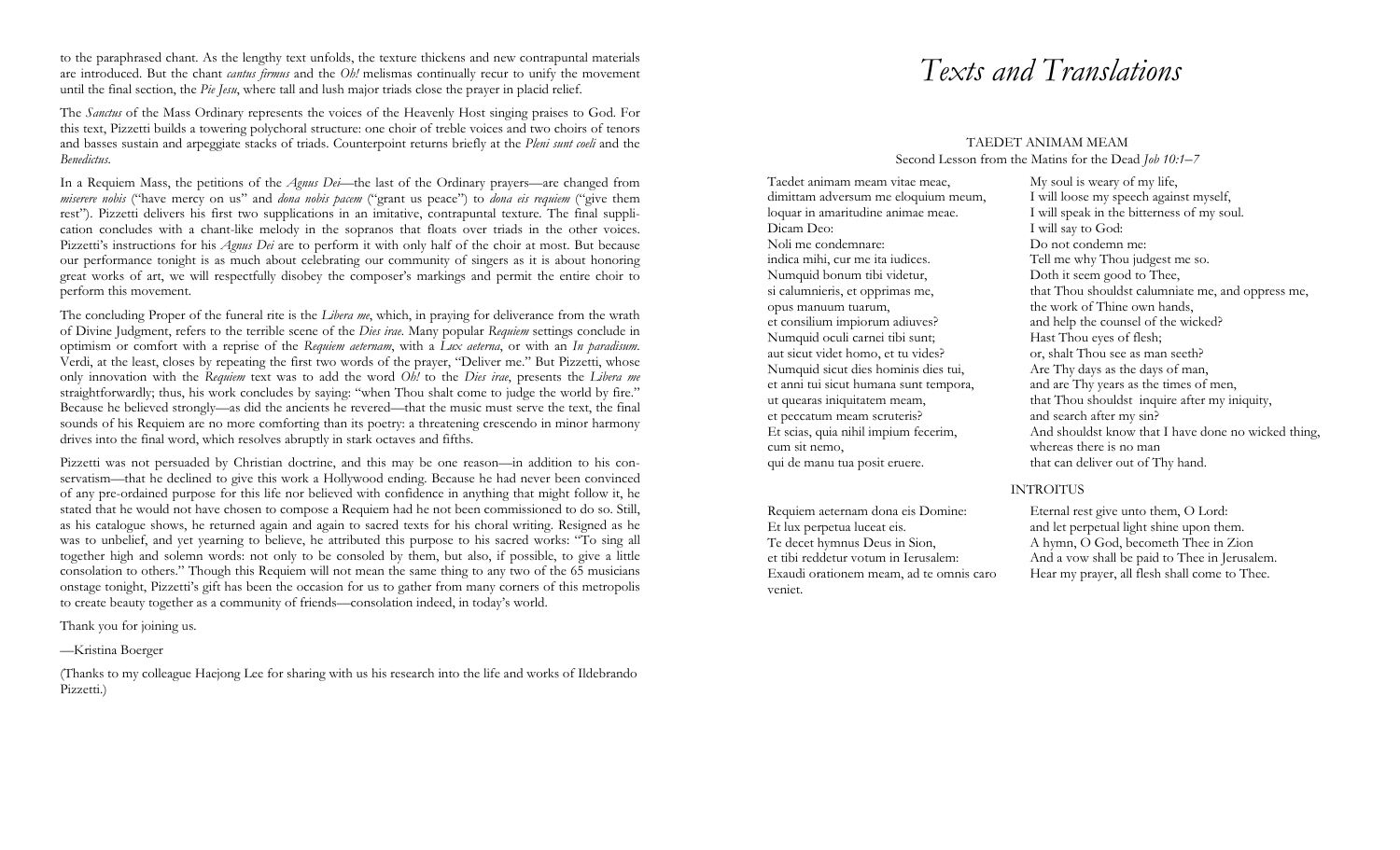Liber scriptus proferetur, inquo totum continetur, unde mundus judicetur.

Judex ergo cum sedebit quidquid latet apparebit: nil in ultum remanebit.

Quid sum miser tunc dicturus? quem patronum rogaturus? cum vix justus sit securus.

Rex tremendae majestatis, qui salvandos salvas gratis, salva me, fons pietatis.

Recordare Jesu pie, quod sum causa tuae viae: ne me perdas illa die.

Quaerens me, sedisti lassus: redemisti crucem passus: tantus labor non sit cassus.

Juste judex ultionis, donum fac remissionis ante diem rationis.

Ingemisco tamquam reus: culpa rubet vultus meus: supplicanti parce Deus.

Qui Mariam absolvisti, et latronem exaudisti, mihi quoque spem dedisti.

Preces meas non sunt dignae: sed tu bonus fac benigne, ne perenni cremer igne.

Inter oves locum praesta, et ab haedis me sequestra, statuens in parte dextra.

Confutatis maledictis, flammis acribus addictis: voca me cum benedictis.

Oro supplex et acclinis, cor contritum quasi cinis: gere curam mei finis.

The written book will be brought forth, in which the whole is contained whence the world is to be judged.

Therefore when the Judge shall sit, whatever lay hidden will appear; nothing unavenged will remain.

What am I the wretch then to say? What patron I to beseech, when scarcely the just be secure?

King of tremendous majesty, who freely rescues the elect, save me, Fount of piety.

Remember, faithful Jesus, because I am the cause of your journey: do not lose me on that day.

Weary hast Thou sat down seeking me. Having suffered the cross hast Thou redeemed me: let such labor not be lost.

Just judge of the punishment, work the gift of the remission before the Day of the Reckoning.

I groan, as the accused: my face grows red from guilt: spare this supplicant, O God.

Thou who forgave Mary and favorably heard the good thief, hast also given me hope.

My prayers are not worthy, but do Thou, Good God, deal kindly lest I burn in perennial fire.

Offer me a place among the sheep and sequester me from the goats, placing me at Thy right hand.

After the accursed have been silenced, given up to the bitter flames, call me with the blest.

Kneeling and bowed down I pray, My heart contrite as ashes: Do Thou care for my end.

(For the last selection in the set performed by Consensus:)

DAS GRAB *text by J. von Salis-Seewis* 

Das Grab ist tief und stille, Und schauderhaft sein Rand, Es deckt mit schwarzer Hülle Ein unbekanntes Land.

Doch sonst an keinem Ort Wohnt die ersehnte Ruh'; Nur durch die dunkle PforteGeht man der Heimat zu.

Das arme Herz hinieden Von manchem Sturm bewegt, Erlang den wahren Frieden Nur, wo es nicht mehr schlägt. The grave is deep and silent, and dreadful is its edge; it covers with black shrouds an unknown land.

Yet in no other place resides the rest that is sought; only through the dark gate does one go home.

The poor heart here below unsettled by many storms will attain true peace only when it beats no more.

*Translation by Phillip Cheah*

## REQUIEM

Eternal rest give unto them, O Lord: and let perpetual light shine upon them. A hymn, O God, becometh Thee in Zion And a vow shall be paid to Thee in Jerusalem. Hear my prayer, all flesh shall come to Thee.

DIES IRAE *Tomas de Celano* 

Day of wrath, day that will dissolve the world into burning coals, as David bore witness with the Sibyll.

How great a tremor is to be, when the judge is to come briskly shattering every grave.

A trumpet sending out an astonishing sound through the tombs of the region drives all before the throne.

Death and Nature will be stunned when creation arises to respond to the Judge.

Et lux perpetua luceat eis. Te decet hymnus Deus in Sion, et tibi reddetur votum in Ierusalem: Exaudi orationem meam, ad te omnis caro veniet.

Requiem aeternam dona eis Domine:

Dies irae, dies illa solvet saeclum in favilla: teste David cum Sibylla.

Quantus tremor est futurus, quando judex est venturus, cuncta stricte discussurus!

Tuba mirum spargens sonum per sepulcra regionum, coget onmnes ante thronum.

Mors stupebit et natura, cum resurget creatura, judicanti responsura.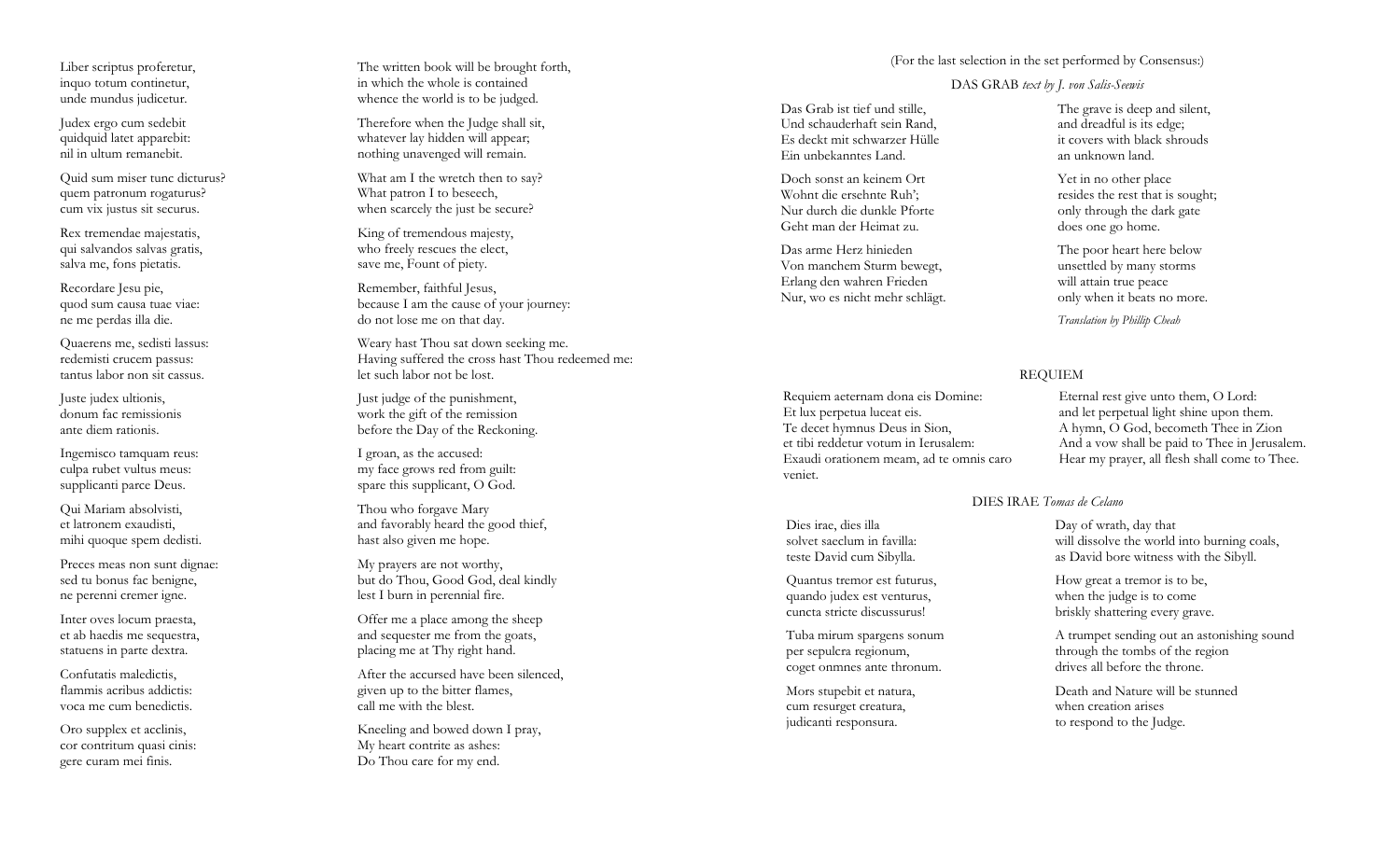## **OFFERTORIUM**

Domine Iesu Christe, Rex gloriae, libera animas omnium fidelium defunctorum de poenis inferni, et de profundo lacu: libera eas de ore leonis, ne absorbeat tartarus, ne cadant in obscurum: sed signifer sanctus Michael repraesentet eas in lucem sanctam: quam olim Abrahae promisisti et semini ejus.

Hostias et preces tibi, Domine, laudis offerimus: tu suscipe pro animabus illis, quarum hodie memoriam facimus: fac eas, Domine, de morte transire ad vitam. Quam olim Abrahae...

Versa est in luctum cithara mea, et organum meum in vocem flentium. Parce mihi, Domine, nihil enim sunt dies mei.

Libera me, Domine, de morte aeterna, in die illa tremenda: Quando coeli movendi sunt et terra: Dum veneris iudicare saeculum per ignem. tremens factus sum ego, et timeo, dum discussio venerit, atque ventura ira. Quando coeli movendi sunt et terra. Dies illa, dies irae, calamitatis et miseriae, dies magna et amara valde. Dum veneris ... Requiem aeternam ... Libera me ... Quando coeli ... Dum veneris ...

Kyrie eleison. Christe eleison. Kyrie eleison.

O Lord Jesus Christ, King of glory, deliver the souls of all the faithful departed from the torments of hell and from the deep pit: deliver them from the lion's mouth, that hell may not swallow them, and may they not fall into darkness; but may the holy standard-bearer Michael lead them into the holy light: which Thou didst promise to Abraham and his seed.

Sacrifices and prayers we offer to Thee, O Lord: receive them for those souls for whom we make memorial this day; let them, O Lord, pass from death into life. Which Thou didst promise...

### VERSA EST IN LUCTUM Funeral motet

My harp is tuned to mourning and my music to the voice of those that weep. Spare me, Lord, for my days are nothing.

## RESPONSORIUM

Deliver me, O Lord, from eternal death in that awful day: When the heavens and the earth shall be shaken: When Thou shalt come to judge the world by fire. Trembling overtakes me, and I am afraid because of the judgment and the wrath to come. When the heavens and the earth shall be shaken. O that day, that day of wrath, of sore distress and of all wretchedness, that great and exceeding bitter day. When Thou shalt come ... Eternal rest ... Deliver me ... When the heavens ... When Thou shalt come ...

Lord have mercy. Christ have mercy. Lord have mercy.

### DEATH, HOW BITTER *Ecclesiasticus 41:1-4*

- Death, how bitter is the thought of you to a man living at ease among his possessions, free from anxiety, prosperous in all things, and still vigorous enough to enjoy a good meal!
- Death, how welcome is your sentence to a destitute man whose strength is failing, worn down by age and endless anxiety, resentful and at the end of his patience!
- Do not be afraid of death's summons; remember those who have gone before you, and those who will come after.
- This is the Lord's decree for all living men; why try to argue with the will of the Most High?

Whether life lasts ten years, or a hundred, or a thousand, there will be no questions asked in the grave.

### DEATH, BE NOT PROUD *John Donne*

Death, be not proud, though some have called thee Mighty and dreadful, for thou art not so: For those whom thou think'st thou dost overthrow Die not, poor Death, nor yet canst thou kill me. From Rest and Sleep, which but thy picture be, Much pleasure, then from thee much more must flow And soonest our best men with thee do go, Rest of their bones and souls delivery. Thou'rt slave to fate, to chance, to kings, to desperate men And dost with poison, war and sickness dwell And poppy or charm can make us sleep as well, And better than thy stroke. Why swell'st thou then? One short sleep past, we wake eternally, And Death shall be no more. Death, thou shalt die!

### LET DOWN THE BARS, O DEATH! *Emily Dickinson*

Let down the bars, O Death! The tired flocks come in Whose bleating ceases to repeat, Whose wandering is done. Thine is the stillest night, Thine the securest fold; Too near thou art for seeking thee, Too tender to be told.